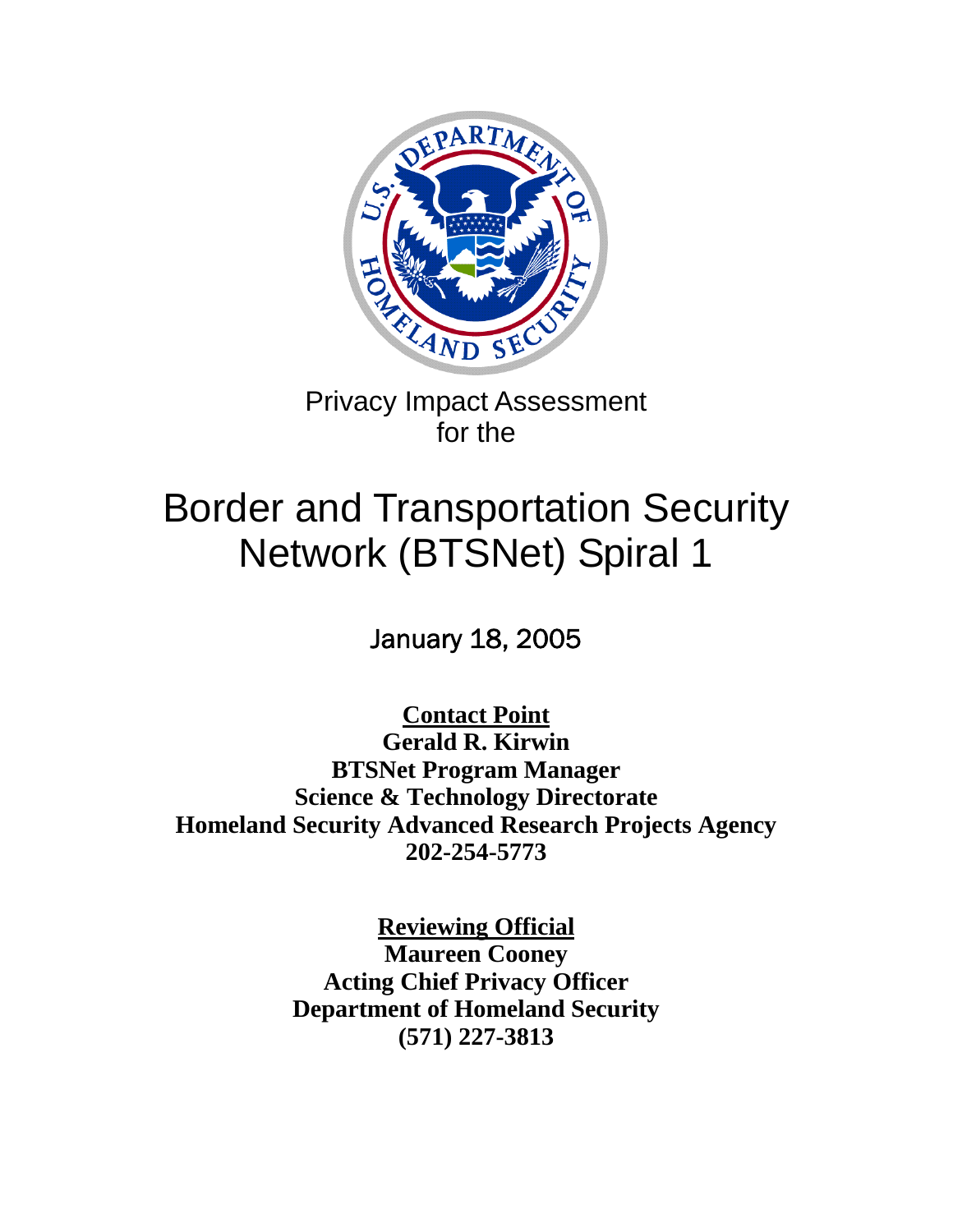

 Privacy Impact Assessment DHS/S&T/HSARPA, BTSNet January 18, 2006 Page 2

## **Introduction**

The Border and Transportation Security Network (BTSNet) is a project of the Department of Homeland Security (DHS), Science and Technology Directorate, Homeland Security Advanced Research Projects Agency (HSARPA). BTSNet is a proof-of-concept prototype development. Its mission is to develop technology to secure our nation's borders by preventing the entry of terrorists and their instruments of terror, criminals, and illegal aliens into the country. BTSNet will be implemented using a spiral development, which means with each spiral there will be increased capabilities and a broader user base. Spiral 1 is focused on U.S. Border Patrol field operations with an emphasis on the Southwest border area. This development essentially extends the law enforcement data base query capability that is currently a field station function and moves it to the field agent via wireless communications using a handheld personal digital assistant (PDA) and/or a vehicle-mounted mobile data computer (MDC). The field agent will be able to make biographic and biometric queries on detainees from the field rather than physically transporting detainees to the station. Initially, BTSNet will query biographical data from the Enforcement Case Management System (ENFORCE), the Automated Biometric Identification System (IDENT), and the National Criminal Information Center (NCIC) based on personal data collected from a detainee. NCIC will be accessed through the Arizona Criminal Justice Information System (ACJIS). The ACJIS will also return some criminal information (wants and warrants) and vehicle information (registered owner and stolen vehicle alerts) from Arizona state and local data bases. Future developments will provide the agent access to other data sources and expand the user base to other DHS components. Personally identifiable information collected or retrieved by the BTSNet system will not be stored on the server, the handheld device or vehicle-mounted computer. This PIA will be updated accordingly as other spirals are developed.

## **Section 1.0 Information Collected and Maintained**

#### **1.1 What information is to be collected?**

In order to conduct the requisite queries, the field agent will need to collect specific personally identifiable information from a detainee. That information may include surname, first name, father's surname, mother's surname, date of birth, alien number, sex, hair color, eye color, height, and weight. BTSNet will use this data to initiate an identity check. Based on the information used to initiate the query, the information received in return may include surname, first name, father's surname, mother's surname, date of birth, alien number, photograph, IDENT event number, fingerprint identification number (FINS), sex, hair color, eye color, height, weight, and information on active warrants. The BTSNet system will not store the collected information or the returned query results; it is an access point that will allow entry into the data base systems that support the work of agents deployed at U.S. borders.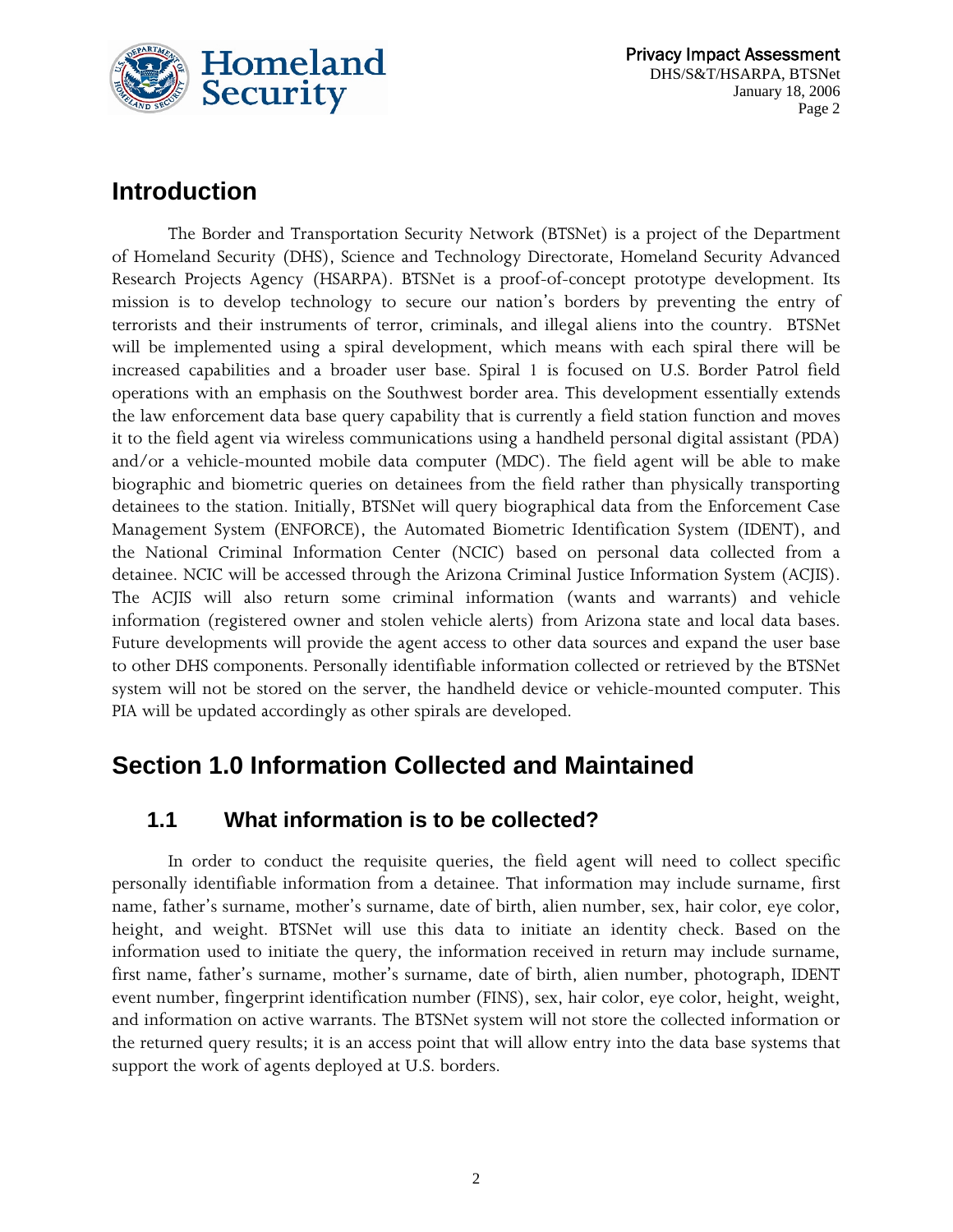

The BTSNet server located in the Border Patrol station will log all queries processed by the system and will record the following information: date, time, location and requesting agent. These logs will be used to conduct statistical analysis of BTSNet system usage and for audits.

#### **1.2 From whom is information collected?**

Individuals subject to the data collection requirements and processes of BTSNet are those who have been detained as a result of an observed or suspected illegal border crossing or other illegal border activity.

#### **1.3 Why is the information being collected?**

The information is being collected by Border Patrol agents in connection with their official duties. Currently information queries are performed at the Border Patrol station. BTSNet is extending the query capability from the station to the field by way of wireless enabled handheld digital devices and vehicle-mounted mobile data computers. BTSNet will provide Border Patrol agents the ability to conduct biometric and biographic queries to identify detainees, in the field and at the time of apprehension. This process will allow the field agent to assess their operational and security posture by identifying individuals on terrorist watch lists, known criminals, and repeat illegal border crossing offenders.

#### **1.4 What specific legal authorities/arrangements/agreements define the collection of information?**

U.S. Border Patrol Agents are authorized by the Immigration and Nationality Act Section 287 (8 U.S.C. 1357) to interrogate any alien or person believed to be an alien as to his right to be or remain in the United States.

#### **1.5 Privacy Impact Analysis**

 The capabilities provided by the BTSNet prototype are intended to improve operational efficiency and enhance the field agent's safety and security posture. During BTSNet system design it was decided that the minimum information necessary to permit a positive detainee identity resolution check would be collected in order to maintain that posture, as attempting to collect too much information could distract the field agent. This is the same, or less, information that may be collected during current operations when the information is relayed via radio to a station dispatcher for applicable data base query. If a positive identity resolution check cannot be achieved from the field, then the detainee will be transported to the Border Patrol Station for more in-depth processing.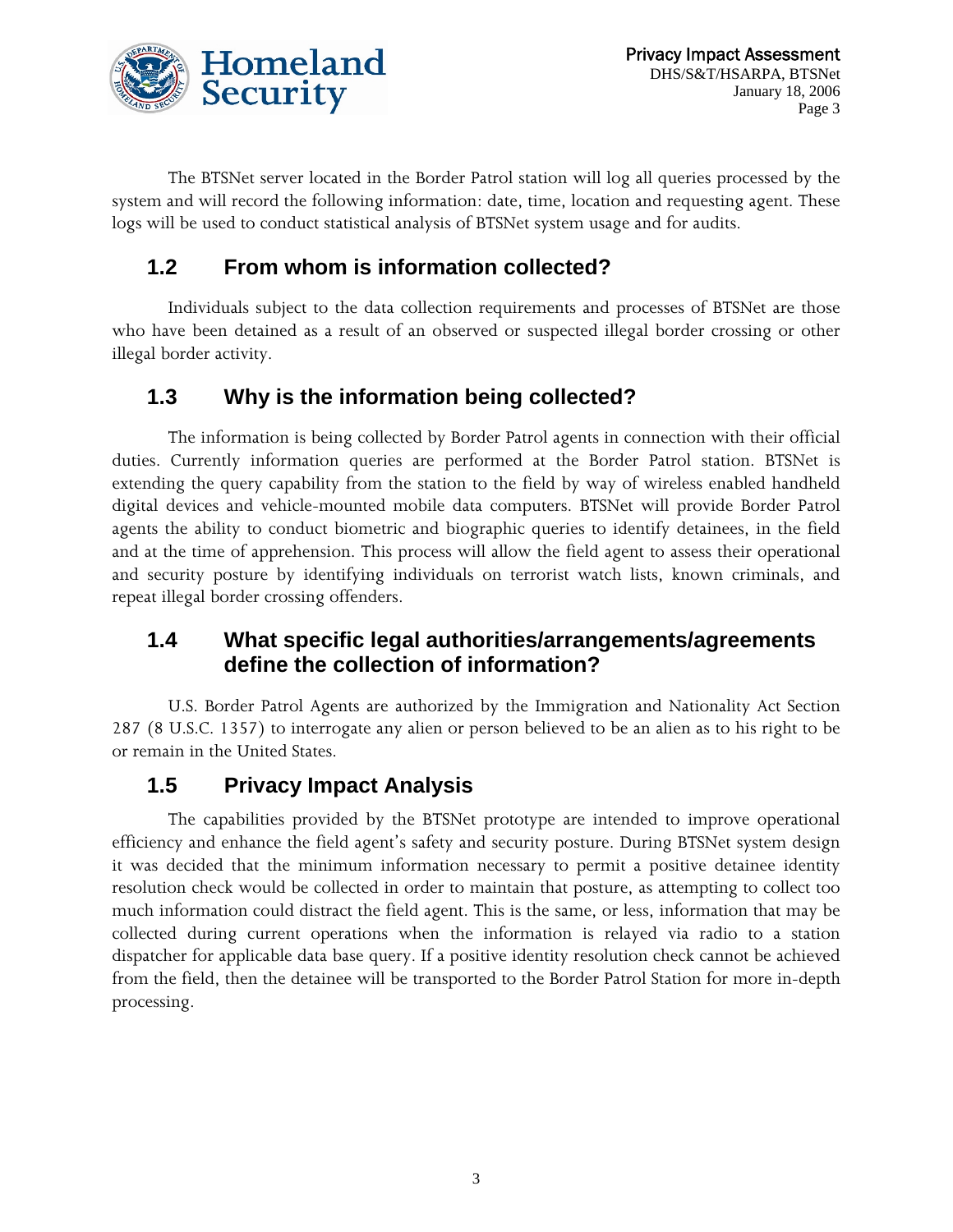

# **Section 2.0 Uses of the system and the information**

#### **2.1 Describe all the uses of information.**

The BTSNet Spiral 1 implementation and its associated devices will be employed by the agents of the U. S. Border Patrol in the Tucson Sector Douglas Station. It will be used to allow agents to conduct identity resolution of individuals detained as a result of observed or suspected illegal border crossings. Specifically, the system will be used to query data base systems in order to identify individuals on terrorist watch lists, known criminals, and repeat illegal border crossing offenders.

#### **2.2 Does the system analyze data to assist users in identifying previously unknown areas of note, concern, or pattern (Sometimes referred to as data mining)?**

The system will provide a federated data query capability, i.e., the ability to query multiple data sources from a single input. These data sources are already available to the agent in the station. BTSNet Spiral 1 does not provide access to previously unknown data, but consolidates access to known data to improve agent efficiency.

#### **2.3 How will the information collected from individuals or derived from the system be checked for accuracy?**

Since BTSNet Spiral 1 allows agents to access data that is already available to the agent in the station, there is no independent check by the system to verify accuracy. Data accessed will be from U. S. Federal or State Government sources and is assumed to be accurate.

#### **2.4 Privacy Impact Analysis**

To evaluate system use, the BTSNet server will log all queries processed by the system and will record the following information: date, time, location and requesting agent. These logs will be used to conduct statistical analysis of BTSNet system usage. The logs will also be available to the supervisory personnel for review and audit to verify valid law enforcement use of BTSNet and the connected databases. The Border Patrol has disciplinary programs in place regarding any misuse of Government systems and information. Additionally, system users will be restricted to field agents, Law Enforcement Communications Assistants (LECAs), and system managers. Due to the law enforcement sensitive nature of the data sources accessed by the BTSNet system, agents must have access credentials for the individual data sources as well as the BTSNet system.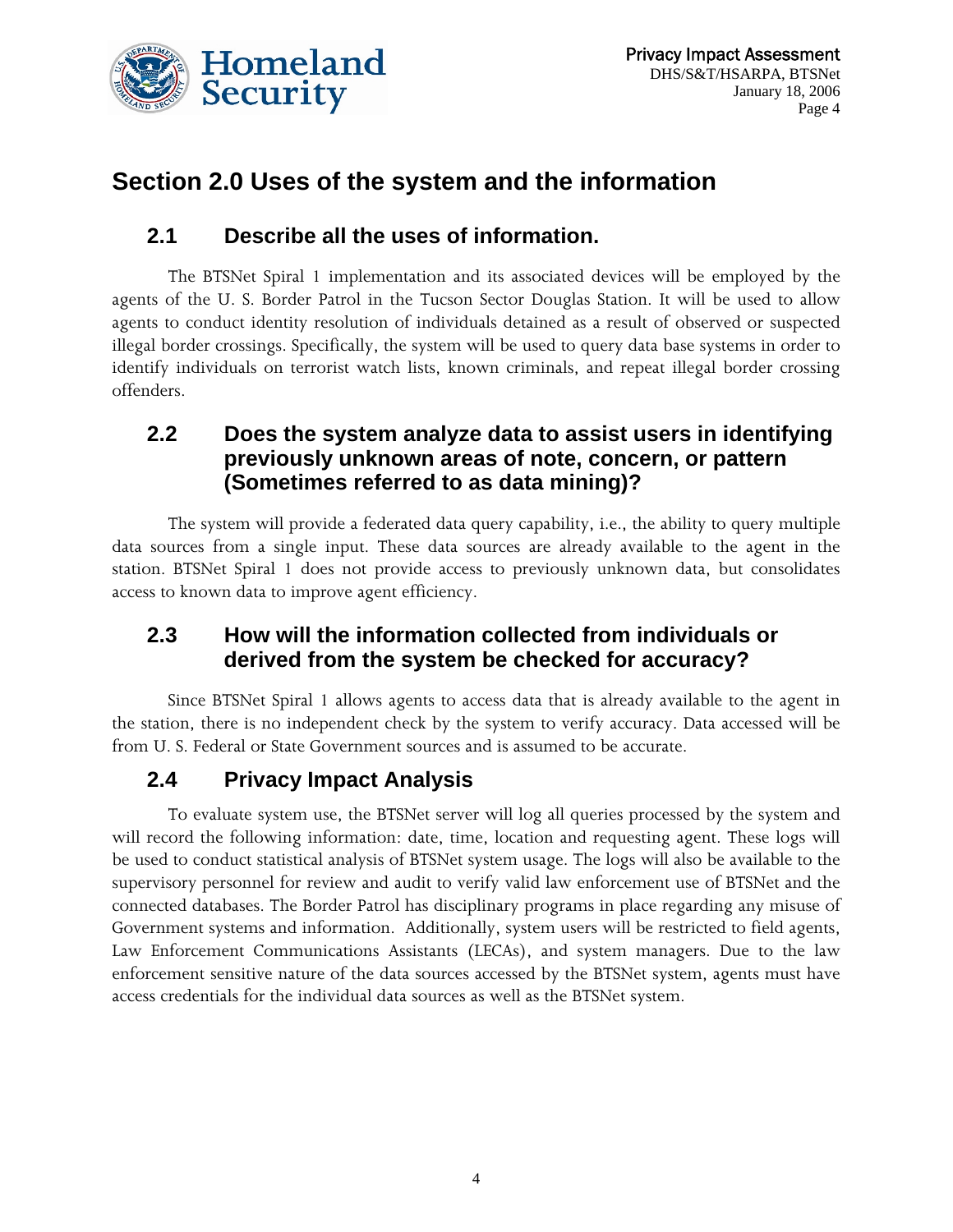

# **Section 3.0 Retention**

#### **3.1 What is the retention period for the data in the system?**

Once it is determined whether an individual is a known person of interest, the BTSNet server will erase any personally identifiable information contained in the query input parameters. The query results will also be erased. The BTSNet server located in the Border Patrol station will log the query date, time, location and requesting agent to permit a statistical evaluation of BTSNet system utility and to facilitate auditing.

#### **3.2 Has the retention schedule been approved by the National Archives and Records Administration (NARA)?**

Because BTSNet is not the owner of the databases which are queried, any results from those queries will be retained consistent with the retention schedules established for the databases. The query log will be maintained for statistical evaluation and auditing only. In accordance with NARA General Records Schedule 20 Paragraph 1.a, this log does not require retention scheduling.

## **3.3 Privacy Impact Analysis**

The BTSNet prototype is not designed for archiving of detainee personally identifiable information. Only a log containing query date, time, location and requesting agent will be maintained to permit a statistical evaluation of BTSNet system utility and to facilitate auditing.

# **Section 4.0 Internal Sharing and Disclosure**

#### **4.1 With which internal organizations is the information shared?**

The identity resolution check data query input parameters and corresponding query results will remain within the Border Patrol Station where BTSNet is installed and not be shared with any other DHS organization.

#### **4.2 For each organization, what information is shared and for what purpose?**

Not applicable.

#### **4.3 How is the information transmitted or disclosed?**

Not applicable.

#### **4.4 Privacy Impact Analysis**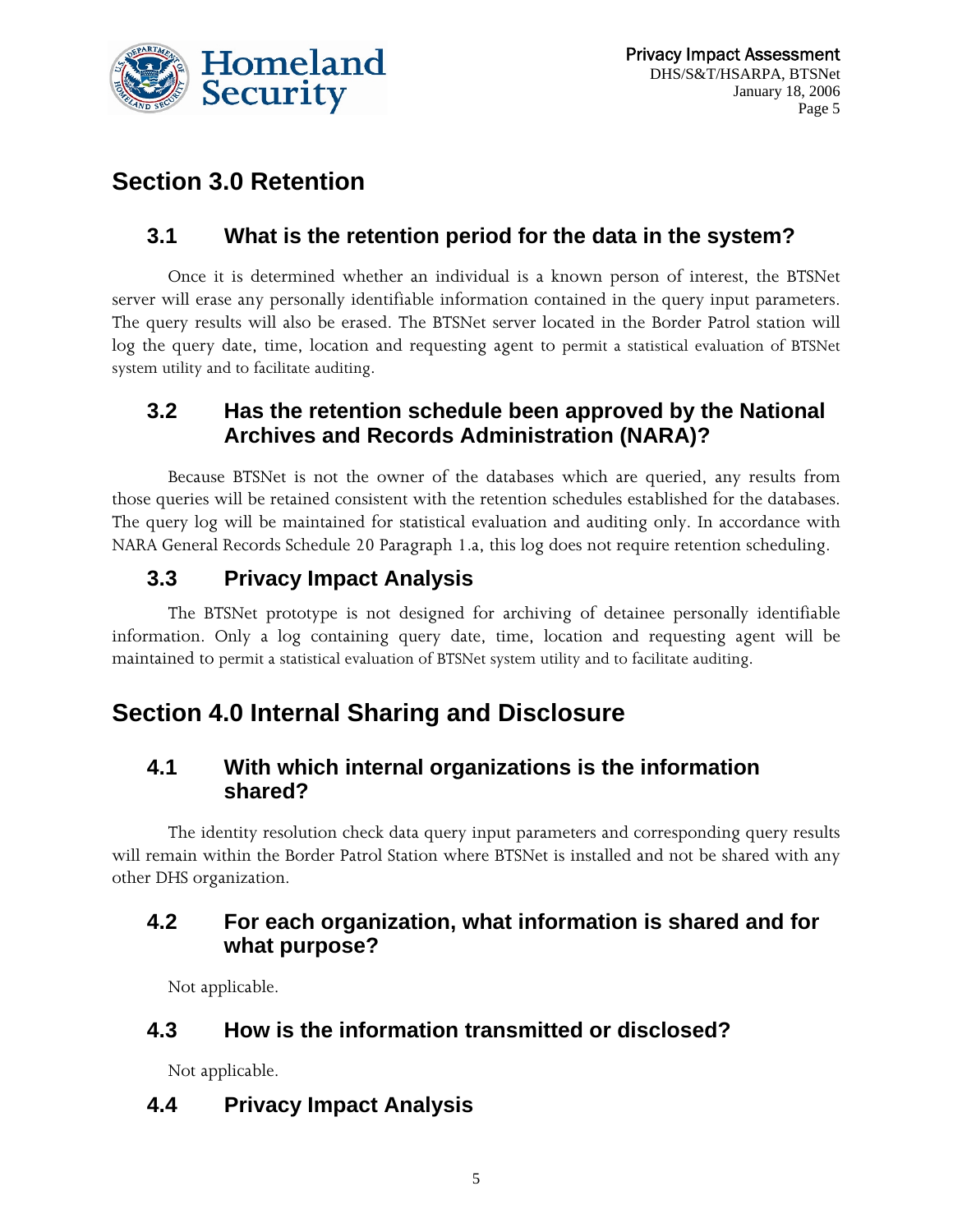

The BTSNet Spiral 1 prototype is intended to enhance local operations at the station where it is installed. Data collected using BTSNet is of time sensitive value and therefore is only accessible by personnel immediately involved in system operations. Any data sharing will be conducted using other systems at the station when the detainee is returned for more in-depth processing.

# **Section 5.0 External Sharing and Disclosure**

#### **5.1 With which external organizations is the information shared?**

The data collected to initiate an identity resolution check on a detainee will remain within the Border Patrol Station where BTSNet is installed and not be shared with any external organization. If BTSNet collects information during an encounter that is not already available from the data bases queried, then the detainee will be transported to the Border Patrol Station for further processing. BTSNet cannot add or change information in the data bases it accesses.

## **5.2 What information is shared and for what purpose?**

Not applicable.

## **5.3 How is the information transmitted or disclosed?**

Not applicable.

**5.4 Is a Memorandum of Understanding (MOU), contract, or any agreement in place with any external organizations with whom information is shared, and does the agreement reflect the scope of the information currently shared?** 

Not applicable.

#### **5.5 How is the shared information secured by the recipient?**

Not applicable.

#### **5.6 What type of training is required for users from agencies outside DHS prior to receiving access to the information?**

Not applicable.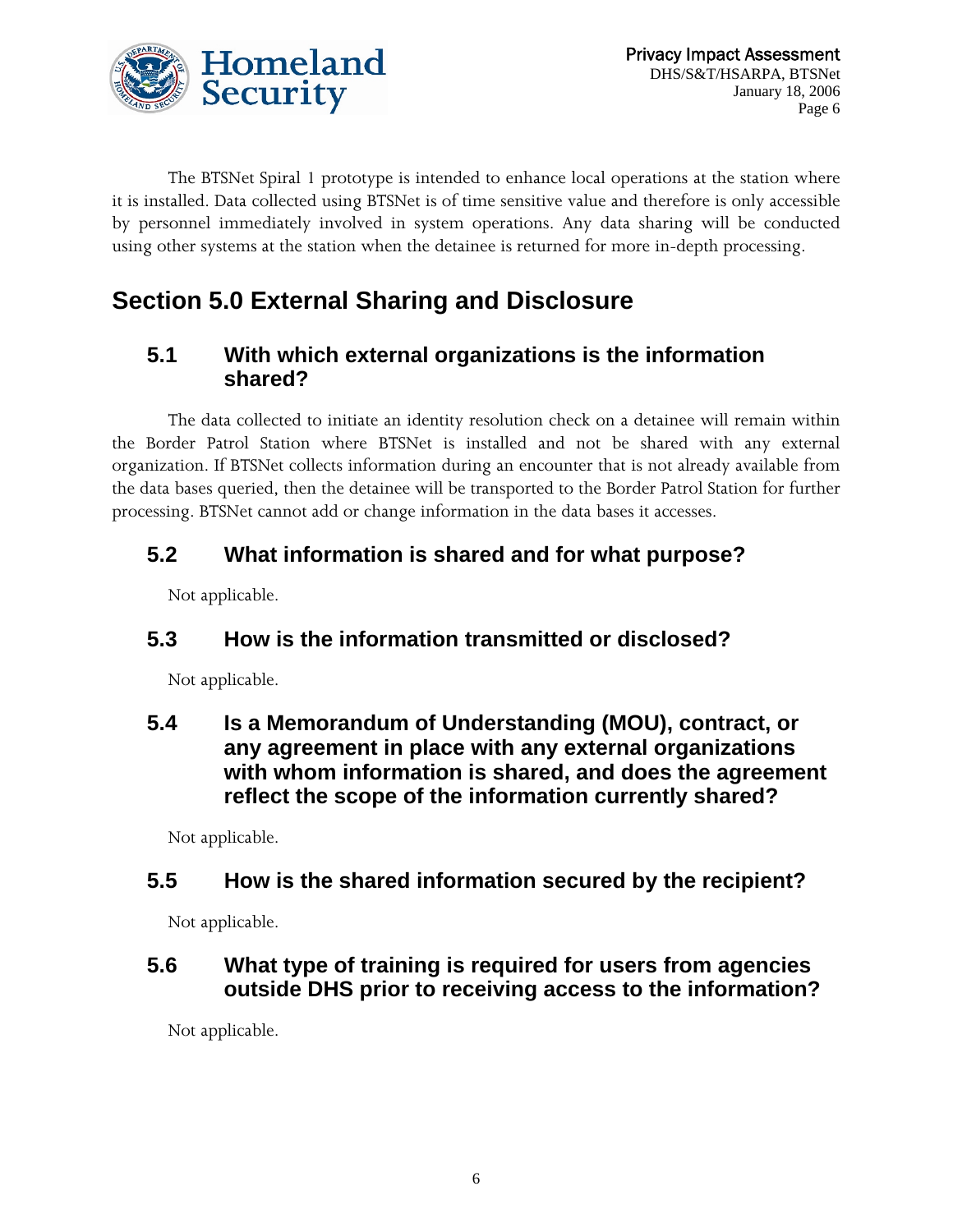

#### **5.7 Privacy Impact Analysis**

The BTSNet Spiral 1 prototype is intended to enhance local operations at the station where it is installed. No data collected by the system is shared outside the local area or with any external organization or system. A privacy risk due to external sharing does not exist.

# **Section 6.0 Notice**

**6.1 Was notice provided to the individual prior to collection of information? If yes, please provide a copy of the notice as an appendix. A notice may include a posted privacy policy, a Privacy Act notice on forms, or a system of records notice published in the Federal Register Notice. If notice was not provided, why not?** 

A notice will not be provided prior to data collection, although notice about the existence of the underlying data systems that are queried will have been provided by each of those systems. The data collection and subsequent identity resolution data query are intended to help the agent establish probable cause for detaining an individual. All stops of individuals are based on reasonable suspicion of a violation of the law (see Section 1.2).

#### **6.2 Do individuals have an opportunity and/or right to decline to provide information?**

No. If a detainee declines to provide the information necessary to conduct an identity resolution check, they will be transported to the local Border Patrol Station for retention and processing outside of the BTSNet prototype.

#### **6.3 Do individuals have the right to consent to particular uses of the information, and if so, how does the individual exercise the right?**

No.

#### **6.4 Privacy Impact Analysis**

The purpose of the BTSNet prototype is to assist field agents in securing our nation's borders by preventing the entry of terrorists and their instruments of terror, criminals, and illegal aliens into the country. As such, individuals subject to the data collection requirements and processes of BTSNet are those that have been detained as a result of observed or suspected illegal border activity. The data collected is solely for the purpose of conducting queries on existing data systems in order to produce an identity resolution check and to establish probable cause for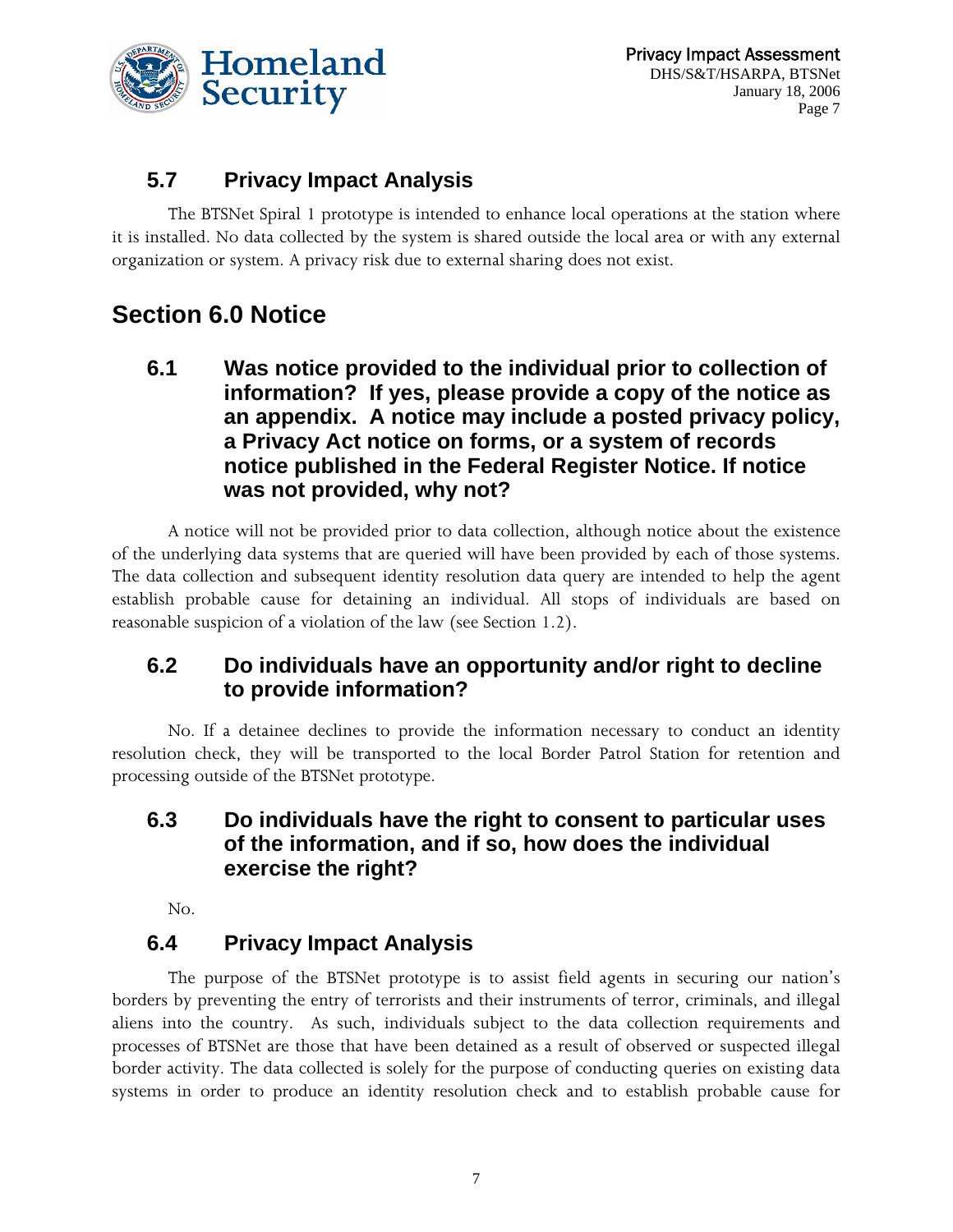

further detaining the individual. Since the data collected is not shared with other entities or permanently stored within the system, there is no impact to the privacy of the detainee.

# **Section 7.0 Individual Access, Redress and Correction**

#### **7.1 What are the procedures which allow individuals to gain access to their own information?**

Data will be collected from the individual and is assumed to be correct. However, there will be no permanent data retention by the system. Individuals would have to request access from the databases BTSNet queries, not from BTSNet.

#### **7.2 What are the procedures for correcting erroneous information?**

BTSNET Spiral 1 will allow agents to query existing data systems. The procedures for correcting erroneous information in those systems are established by each data base. If, during an encounter, it is determined that information returned from a data base query is erroneous, the detainee will be transported to the Border Patrol Station for further processing and identity resolution. BTSNet cannot add or change information in the data bases it accesses.

#### **7.3 How are individuals notified of the procedures for correcting their information?**

Not applicable.

#### **7.4 If no redress is provided, are alternatives are available?**

Not applicable.

#### **7.5 Privacy Impact Analysis**

Data collected using the BTSNet prototype is not stored by the system nor is it transferred to any other system for storage. The record of apprehension and detention is maintained in data bases external to BTSNet. Individuals would have to request access to those data bases and not from BTSNet.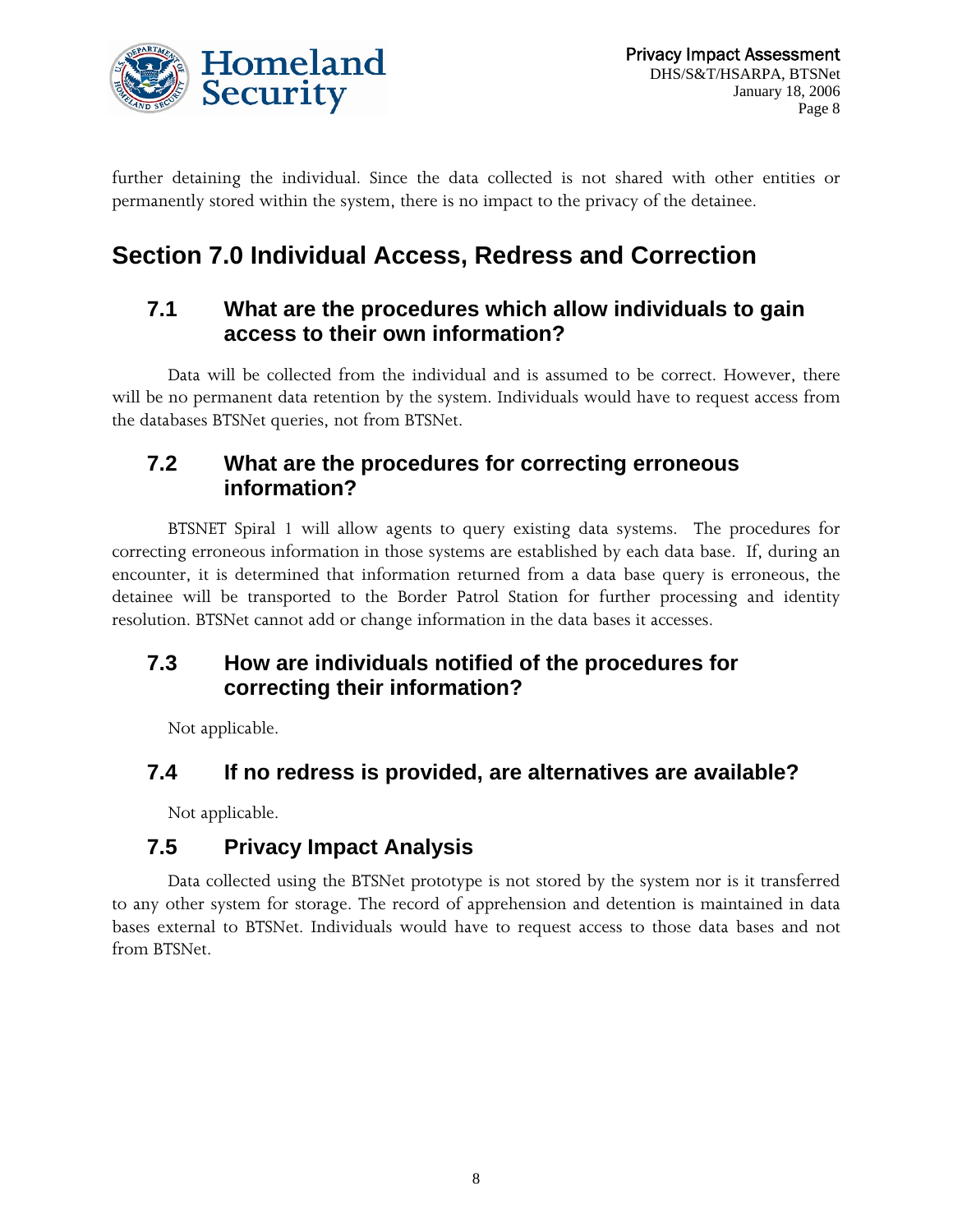

## **Section 8.0 Technical Access and Security**

#### **8.1 Which user group(s) will have access to the system? (For example, program managers, IT specialists, and analysts will have general access to the system and registered users from the public will have limited access.)**

System users will be restricted to field agents, Law Enforcement Communications Assistants (LECAs), and system managers. There will be no public access to the system. Due to the law enforcement sensitive nature of the data sources accessed by the BTSNet system, agents must have access credentials for the individual data sources as well as the BTSNet system.

#### **8.2 Will contractors to DHS have access to the system? If so, please submit a copy of the contract describing their role to the Privacy Office with this PIA.**

Once the BTSNet prototype is installed and demonstrated, the BTSNet System Integrator will provide system maintenance support to include troubleshooting, repairs and software updates. The System Integrator is a contractor but will not be involved in data collection activities. No personally identifiable information will be stored in the system. During system development and maintenance the System Integrator does not have access to law enforcement data bases containing personally identifiable information. Development is conducted using a mock data base containing fictional data.

#### **8.3 Does the system use "roles" to assign privileges to users of the system?**

Yes, access to ENFORCE, IDENT, ACJIS and NCIC will be limited by the BTSNet software to those agents authorized for access to those data sources.

#### **8.4 What procedures are in place to determine which users may access the system and are they documented?**

Not applicable.

#### **8.5 How are the actual assignments of roles and rules verified according to established security and auditing procedures?**

For the BTSNet Spiral 1 implementation, the Border Patrol is assigning a specific set of agents to test the system functionality and operational utility. These agents are trained in current field operations and already have access to the data bases that BTSNet will query. Each user will be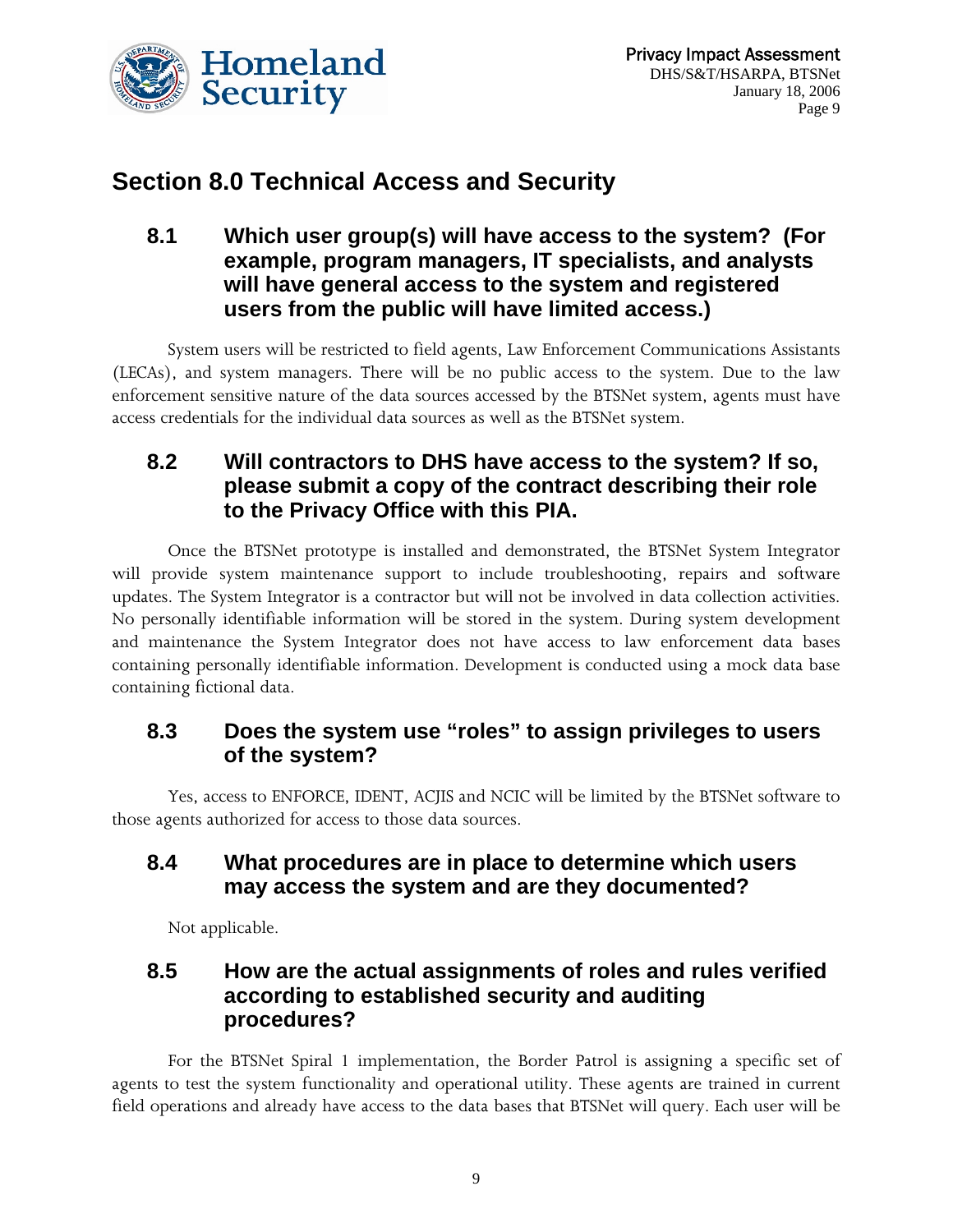

assigned unique authentication credentials for the BTSNet system. Overall, the BTSNet prototype system will utilize a three step username/password authentication process to access the system: 1) access to a field device (PDA or MDC), 2) access to the "over-the-air" encryption capability, and 3) authentication to the data bases being queried. This process will ensure that only authorized users have access to system information. The authentication credentials for each step are stored in separate locations, preventing single point access to that data. The system will maintain a user log that will be available for audit purposes.

#### **8.6 What auditing measures and technical safeguards are in place to prevent misuse of data?**

The BTSNet server located in the Border Patrol station will log all queries processed by the system and will record the following information: date, time, location and requesting agent. This information is maintained principally to permit a statistical evaluation of BTSNet system utility. These logs will also be used for auditing purposes to ensure valid law enforcement use of BTSNet and the connected databases. The Border Patrol has disciplinary programs in place regarding any misuse of Government systems and information.

Because the query and receipt of personal information is being conducted in a field environment, privacy risks exist from the potential loss of personally identifiable information due to communications intercept or inadvertent disclosure due to theft/loss of field devices (PDA or MDC). Specific system design actions have been taken to mitigate these risks. Loss due to intercept is mitigated by BTSNet communications being encrypted in accordance with Federal Information Processing Standard (FIPS) 140-2. Though intercept may occur, reading of the transmitted data will not be possible. Several system features will prevent inadvertent disclosure. First, personally identifiable information collected by the field agent for entry into a data query will not be stored on the PDA or MDC. Second, access to the device will be controlled by a user authentication logon process requiring a unique username/password combination. Lastly, the PDA will be tamper resistant in that the information on the device will be encrypted and cannot be accessed without proper user authentication.

#### **8.7 Describe what privacy training is provided to users either generally or specifically relevant to the functionality of the program or system?**

Users will be trained on the operation and use of the BTSNet prototype. Training will address the security and privacy issues related to BTSNet as operator functionality is moved from the station to the field.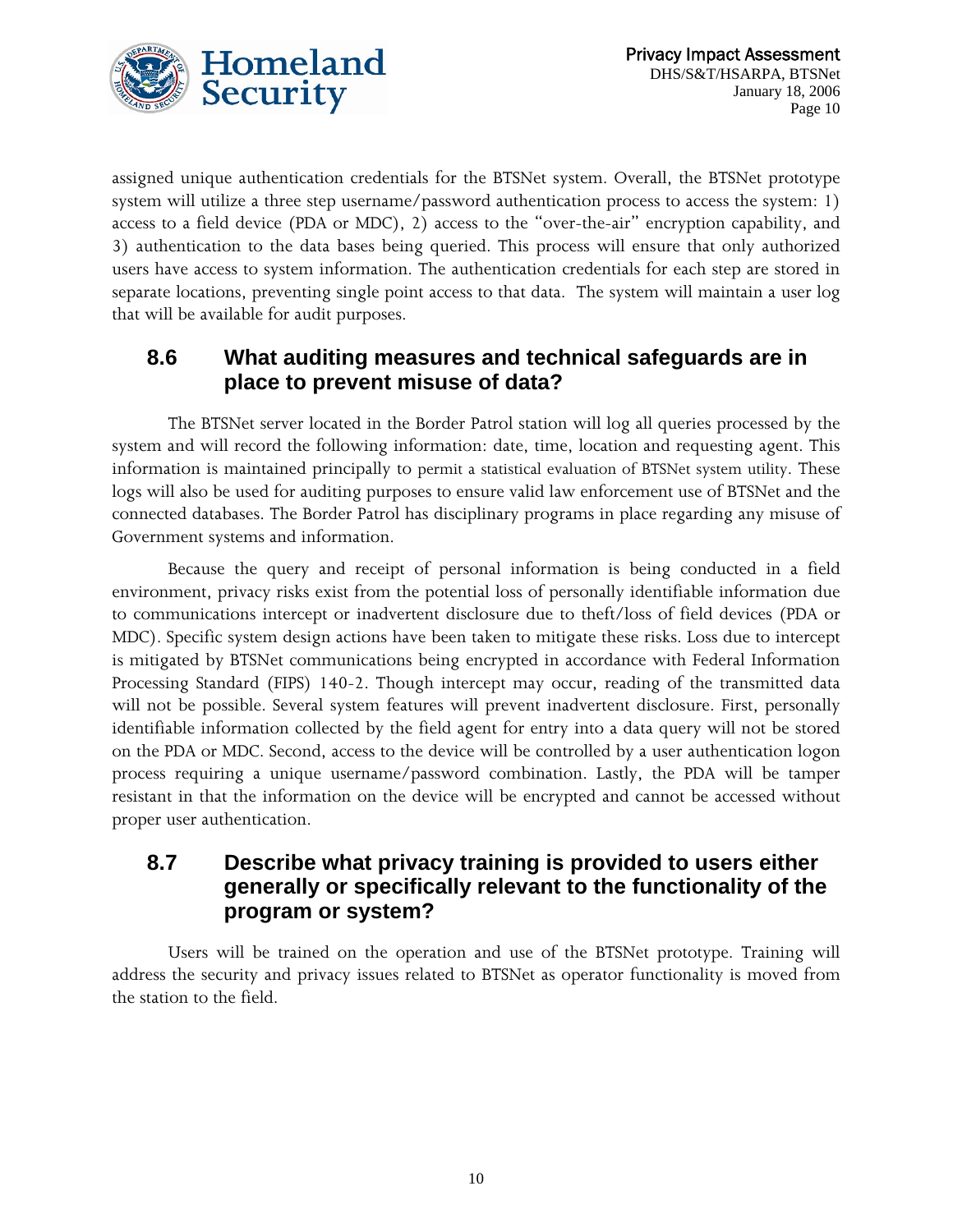

#### **8.8 Is the data secured in accordance with FISMA requirements? If yes, when was Certification & Accreditation last completed?**

BTSNet Spiral 1 Certification & Accreditation (C&A) is in process. Interim Authority to Operate is expected to be received in late January 2006. Completion of the C&A process and full Authority to Operate is expected to be received in July 2006.

#### **8.9 Privacy Impact Analysis**

The BTSNet prototype is designed to have strict controls over who may access the system. This is enabled by a three-step username/password authentication process; authentication to the field device, wireless communication encryption capability, and the data bases being queried. Since BTSNet is operated over a wide area wireless network, the principal risk to privacy is the intercept of communications signals. Though signal intercept cannot be prevented, BTSNet mitigates this loss by encrypting all data transmissions using the latest Federal Information Processing Standard (FIPS) 140-2. Though intercept may occur, reading of the transmitted data will not be possible. Lastly, the use of information processing devices in the field presents a privacy risk should a device be lost or stolen. To mitigate loss in this event, the BTSNet design incorporates several features: personally identifiable information will not be stored on a field device, device access will be controlled by a username/password authentication process, and any information on the device will be encrypted and inaccessible without proper user authentication. Because of the law enforcement sensitive and personally identifiable nature of the information processed by the BTSNet prototype, specific and conscious design features were incorporated to ensure its security.

## **Section 9.0 Technology**

#### **9.1 Was the system built from the ground up or purchased and installed?**

The BTSNet Spiral 1 prototype was developed as an integration of commercial-off-the-shelf (COTS) and Government-off-the-shelf (GOTS) hardware and software, with some custom software development.

#### **9.2 Describe how data integrity, privacy, and security were analyzed as part of the decisions made for your system.**

Coordination with the U. S. Border Patrol, DHS Chief Information Officer and DHS Privacy Office provided insight into the requirement and current approaches to safeguarding personal information.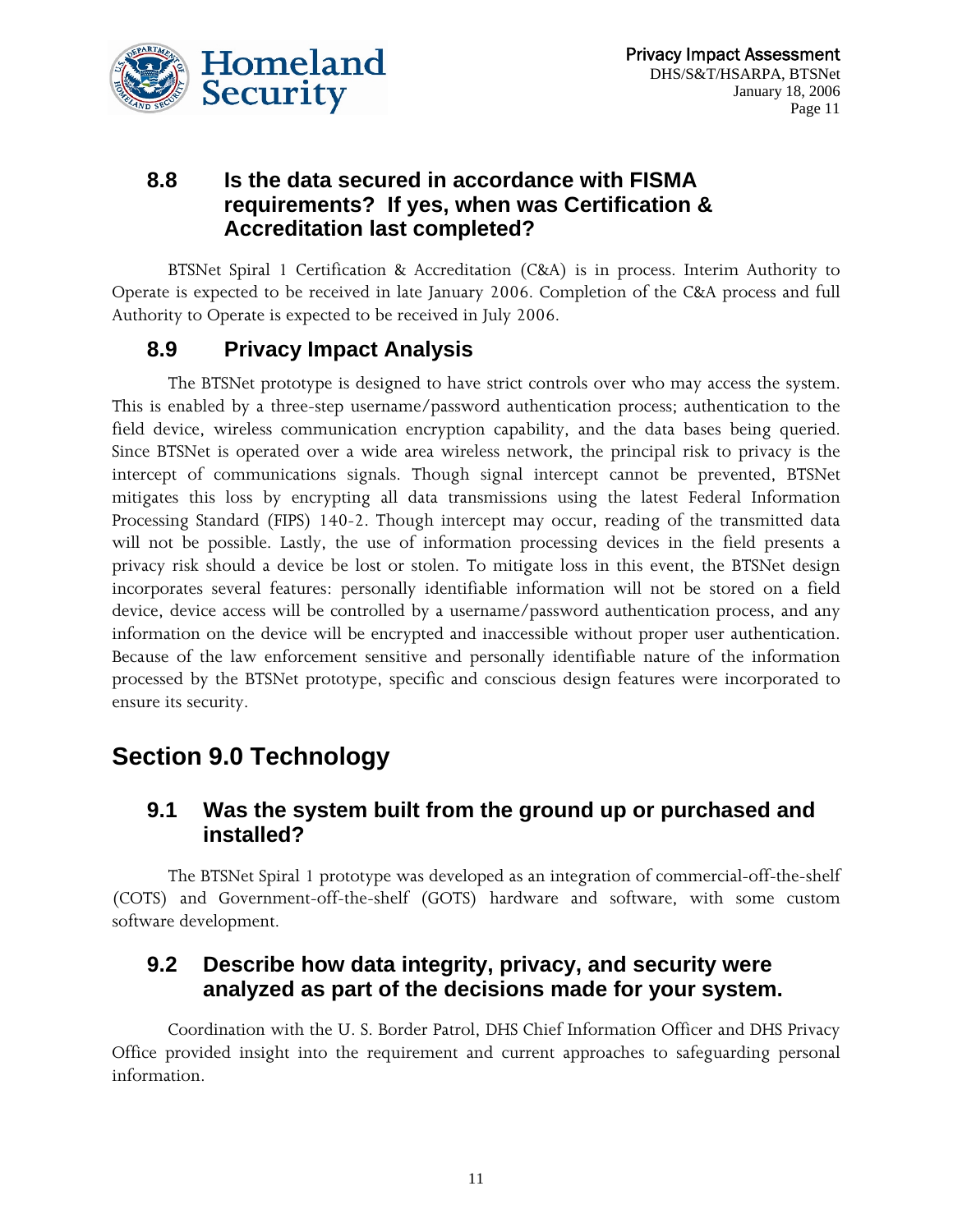

#### **9.3 What design choices were made to enhance privacy?**

Types and levels of encryption were investigated, types of Anti-Tamper (AT) methods were considered and authentication schemes analyzed. Based on this research safeguards were selected and incorporated into the system design that would provide the appropriate protection of personally identifiable information.

## **Conclusion**

The BTSNet Program mission is to effectuate the application of technology to securing our nation's borders by preventing the entry of terrorist and their instruments of terror, criminals, and illegal aliens into the country. This development extends the data base query capability that is currently a U. S. Border Patrol field station function and moves it to the field agent via wireless communications, providing the agent the ability to conduct biometric and biographic queries to identify detainees, in the field and at the time of apprehension. The process will allow the field agent to assess their operational and security posture by identifying individuals on terrorist watch lists, known criminals, and repeat illegal border crossing offenders. The system will become a part of the Border Patrol network and will not be accessible to external entities, government or civilian. This new operational posture presents the possibility of privacy risk due to loss of personally identifiable information. Field devices have been chosen and specific system design actions have been taken to mitigate the risk to loss of operational data and personal information. Loss due to intercept is mitigated by BTSNet wireless communications being encrypted in accordance with the Federal Information Processing Standard (FIPS) 140-2. Personally identifiable information collected from a detainee will not be stored by the system. Access to field devices will be controlled by a user authentication logon process requiring a unique username/password combination and lastly, the PDA will be tamper resistant in that the information on the device will be encrypted and cannot be accessed without proper user authentication.

This Privacy Impact Assessment will be revised and re-published as future spirals are developed.